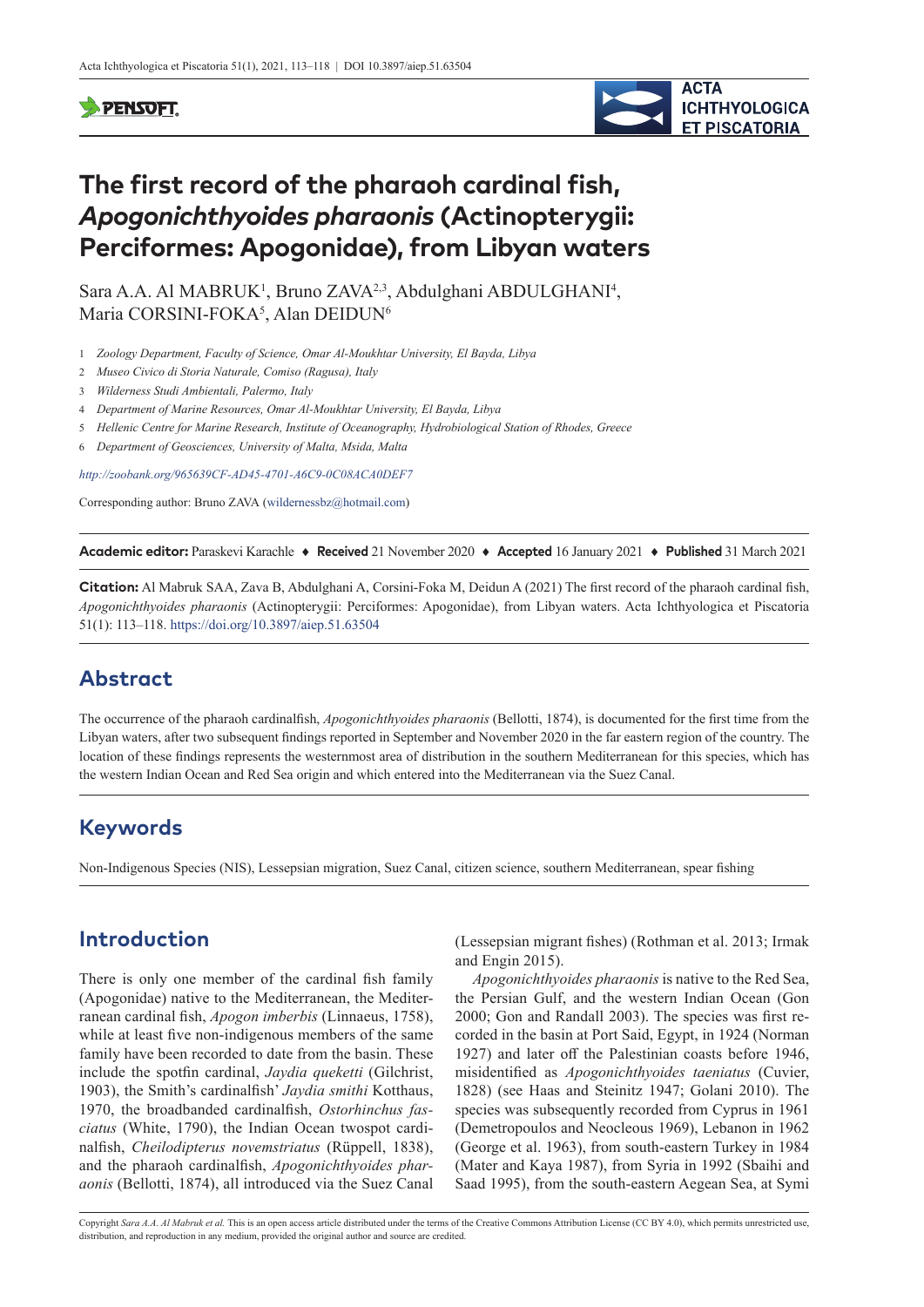Island, Greece, in 1982 (Zachariou-Mamalinga 1990), and at Rhodes Island, Greece, and the Datça Peninsula region, Turkey, in 2002 (Corsini-Foka et al. 2004; Öz et al. 2007) (Fig. 1). The species is currently classified as an established non-indigenous species in the Levantine Sea, being regularly caught as bycatch in the artisanal fishery (Carpentieri et al. 2009; Anonymous 2010) in relatively shallow waters of Egypt (Ragheb et al. 2019), Turkey (Bilge et al. 2019), Cyprus (Iglésias and Frotté 2015), Lebanon (Carpentieri et al. 2009), and Greece (Corsini-Foka et al. 2014; Corsini-Foka and Kondylatos 2015).

In this study, the record of *A. pharaonis* is documented for the first time in the Libyan waters, being the species not yet reported in recent literature on marine non-indigenous species of the country (Shakman et al. 2019 and references therein; Abdelghani et al. 2020; Bariche et al. 2020; Osca et al. 2020). The locations of the two subsequent findings of *A. pharaonis* described in this paper represent the westernmost Mediterranean area of colonization of this non-indigenous fish along the southern shores of the basin.

#### **Material and methods**

On 19 September 2020, a spear fisher submitted photos to the social media citizen science platform for Libyan waters called 'Marine Biology in Libya' [\(https://www.](https://www.facebook.com/MarineBiologyinlibya) [facebook.com/MarineBiologyinlibya\)](https://www.facebook.com/MarineBiologyinlibya) of an unknown fish he had just caught. The catch was made on rocky bottom

interrupted by sand at a depth of approximately 1.5 m, along the coast of the Al Burdi (Bardia) region in the far eastern extremity of Libya, not far from the Egyptian border (31°46′45″N, 25°04′40″E) (Fig. 1). The same sports fisher preserved in a freezer the specimen (specimen A), which was retrieved by one of us (SAM), to enable the assessment and measurement of its main morphometric and meristic attributes. Measurements were taken with a caliper to the nearest 0.01 mm, following Bauchot (1987). The sample is stored in formaldehyde solution at the fish collection of the Omar Al-Moukhtar University, El Bayda, Libya. The specimen was identified following Gon (1986, 2000), Gon and Randall (2003), and Golani et al. (2013).

On 17 November 2020, a recreational fisherman posted pictures of the second specimen of *A. pharaonis* (specimen B) on a Facebook group of spear fishing lovers ([https://www.facebook.com/groups/377703789082199/?ref=sh](https://www.facebook.com/groups/377703789082199/?ref=share) [are](https://www.facebook.com/groups/377703789082199/?ref=share)). The fish was captured with a fishing rod at 2 m of depth, on a mixed rocky and sandy bottom, off Tobruk city (32°04′20″N, 23°58′09″E), western to the previous site (Fig. 1). The sample was returned to the sea. The specimen was identified through examination of photos taken immediately after its capture.

#### **Results**

The specimen A, slightly damaged, featured the following meristic characters: D1: VII; D2:  $I + 9$  (the fourth



**Figure 1.** Locations and dates of first records of *Apogonichthyoides pharaonis* in the Mediterranean Sea, updated with the two findings in Libyan waters in 2020 (red bullets; **A.** specimen from Al Burdi; **B.** specimen from Tobruk).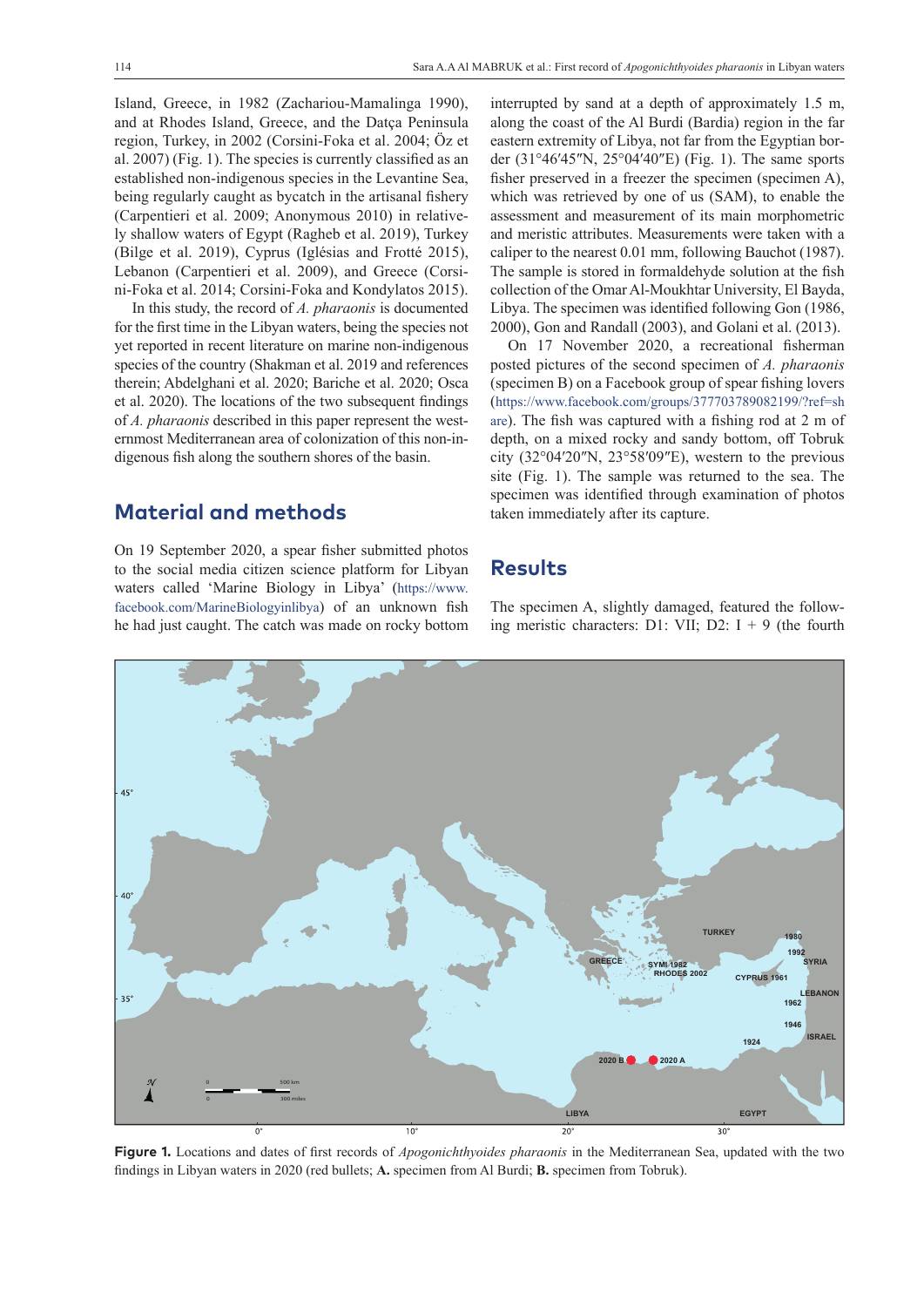soft ray broken); P: 15; A:  $II + 8$ ; V:  $I + 5$ ; LL: 24; Gill rakers: 17. The fish measured 52.92 mm in total length (TL), 40.81 mm in standard length (SL), and weighed 2.6 g. The main proportions were: body depth 2.2 and head length 2.4 in SL; snout length 4.7, eye diameter 3.3 and upper-jaw length 1.9, all in head length; caudal peduncle depth 1.2 in its length; peduncle length 5.1 in SL. The fish presented a body laterally compressed, pale brown with two distinct dorsal fins, pelvic fin origin under the base of the pectoral fin, truncate tail, and large eye size. Color in fresh specimens: four dark vertical bars, the first running under the first dorsal fin, the second under posterior half of the second dorsal fin and extending to the tip of the spine of the second dorsal fin and to the tip of second spine in anal fin, the third, faint, on the caudal peduncle and the fourth on caudal fin base (Fig. 2A, B); a dark caudal spot visible (Fig. 2A, B); a black and silvery 'eye-spot' (ocellus) on the right flank of specimen A (left side damaged) and on both sides of specimen B, within the first black vertical bar under the lateral line (Fig. 2A detail, B); anterior part of first dorsal fin dark, second dorsal and anal fins dusky (except the dark extension of the second bar), pectoral and caudal fin pale, ventral fin dusky. The gross morphology and livery of the two specimens, along with the morphometric and meristic attributes of the specimen A were generally consistent with *A. pharaonis*, as described in Gon (2000), Gon and Randall (2003), Goren et al. (2009a) and Golani et al. (2013). The common TL of the species ranges between 5 cm and 8 cm, with a maximum of 12 cm (Golani et al. 2013). Citing Gon and Randall (2003), the smallest mature female ever recorded for the species had a TL of 3.4 cm. The *A. pharaonis* specimen A recorded in the presently reported study can be thus considered to represent a young adult stage of the species.

#### **Discussion**

The gross morphology and livery of *A. pharaonis* is similar to that of the congeneric and sympatric *Apogonichthyoides pseudotaeniatus* (Gon, 1986), *A. taeniatus,* and *Apogonichthyoides timorensis* (Bleeker, 1854), following

Gon and Randall (2003). *Apogonichthyoides pseudotaeniatus* differs in lacking a bar on the caudal peduncle. In *A. taeniatus*, the second bar originates at the rear part of the second dorsal-fin base, usually fades out on the middle of the body, and does not extend onto the second dorsal fin. In addition, *A. taeniatus* has a caudal spot, but no bar on the caudal-fin base and 5–6 narrow dusky stripes along the body, which are never present in *A. pharaonis*, and usually 3 median predorsal scales. The color pattern of *A. timorensis* is similar to that of *A*. *pharaonis*, but the first never has an eye-spot between the lateral line and pectoral fin, and its bars are less distinct. Furthermore, according to the same authors, *A. pharaonis* is similar to *Apogonichthyoides nigripinnis* (Cuvier, 1828), whose distribution is restricted to the eastern Indian and western Pacific oceans, while *A. pharaonis* occurs in the western Indian Ocean. Also, both species have the ocellus below the lateral line, but *A. nigripinnis* lacks the two wide dark bars below the dorsal fins. They differ furthermore in some morphometric and meristic characteristics.

The Apogonidae species known from the Red Sea and the Arabian Sea live mainly in shallow waters and inhabit coral reefs and rocky areas; some species can be found on soft bottoms, seagrass beds, on silty reefs and on mangroves (Smith 1961; Gon and Randall 2003; Debelius 2011). Cardinal fish species of the Red Sea are nocturnal planktivorous predators, hidden by day (Goren et al. 2009b), but some species are active during sunlight (Debelius 2011). Among the apogonid migrants, *A. pharaonis* occurs on mangroves, seagrass beds, and on silty reefs in its native range (Gon 2000) and in the Mediterranean occupies prevalently seagrass meadows as well as soft bottom habitats (sandy and muddy) (Goren et al. 2009a; Corsini-Foka et al. 2014; Corsini-Foka and Kondylatos 2015), although it may be observed in front of rocks, in sandy or weedy shallow areas (MCF pers. comm.). The specimens of *A. pharaonis* under study were found on very shallow rocky bottom interrupted by sand. The preferred depth range of *A. pharaonis*, which extends up to 50 m, partly overlaps with the depth range of the native Mediterranean *A. imberbis*, which occupies rocky reefs and seagrass habitats at 2–70 m and more (Goren et al. 2009a; Froese and Pauly 2019).



**Figure 2.** *Apogonichthyoides pharaonis* from Libya (**A.** specimen from Al Burdi; **B.** specimen from off Tobruk).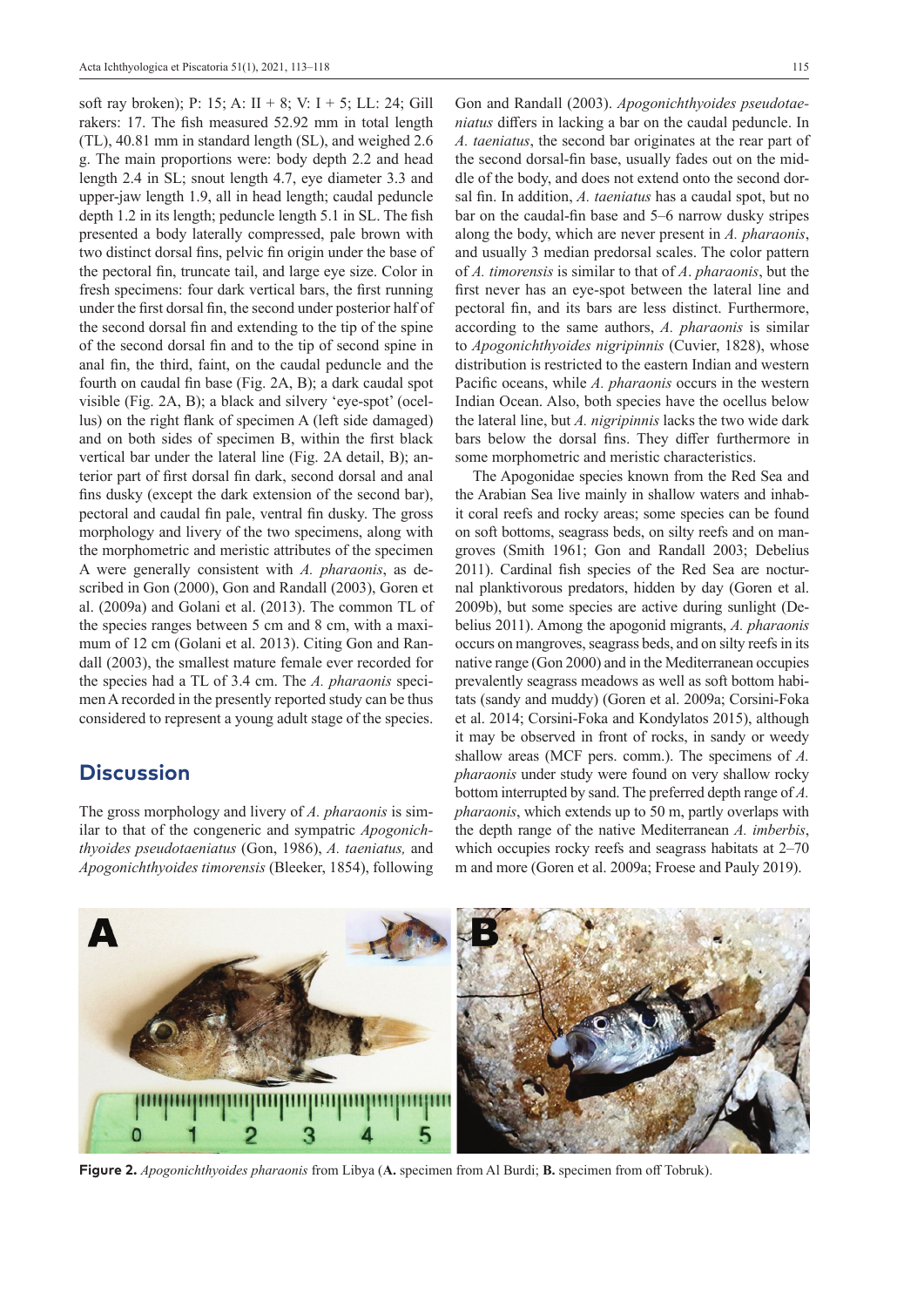In their native range, *O. fasciatus* inhabits coastal reefs, in sandy or algal-dominated areas, *J. smithi* occurs on silty bottom, and *J. queketti* is a benthopelagic fish (Froese and Pauly 2019). In the Mediterranean, all three above-mentioned Lessepsian migrant species have been collected on bare muddy-silt bottoms (Golani et al. 2008; Goren et al. 2009a, 2009b) and a possible reversion of feeding habits from zooplankton to zoobenthos needs yet to be determined (Goren et al. 2009b). The last recorded *C. novemstriatus* lives in front of holes and under ledges of coral or rocky reefs; frequently it finds refuge among the spines of sea-urchins of the genus *Diadema* in groups of up to about 30 individuals (Gon and Randall 2003). In the Mediterranean, *C. novemstriatus* lives on various types of hard bottoms and near crevices (Rothman et al. 2013), and it has been observed among the spines of the already established non-indigenous sea urchin *Diadema setosum* in Rhodes Island (Ragkousis et al. 2020). The present species richness of Lessepsian apogonids, their rapid spread and abundance within the eastern Mediterranean are potentially of marine conservation and management concern for native communities, due to their establishment in diversified habitats.

It is interesting to note that the pharaoh cardinalfish is the earliest colonizer of Mediterranean waters among the Lessepsian apogonids, and it apparently expanded slowly its distribution in Levantine waters. The other four apogonid species mentioned above have been all recorded from the Mediterranean basin many decades later than the initial *A. pharaonis* record, between 2004 and 2010, and they appear to be extending rapidly their distribution range in the Levant (Rothman et al. 2013 and references therein), easily adapting to and establishing in the new environment. In particular, *J. queketti*, first recorded in the southern Turkey in 2004, has been observed in the south-eastern Aegean waters of Turkey in 2009 and again in 2014 (Akyol and Ünal 2015), while *C. novemstriatus*, first recorded along the Mediterranean coasts of Israel in 2010, has been detected at Rhodes, Greece, in 2020 (Ragkousis et al. 2020).

Nevertheless, it should be emphasized that the successive enlargements of the Suez Canal could be associated with the increase of new introductions of tropical and subtropical species from the Red Sea (Galil et al. 2017) and that the warming of Mediterranean waters due to climate change facilitates their expansion (Zenetos and

#### **References**

- Abdelghani A, Al Mabruk SA, Crocetta F, Golani D (2020) The streamlined rabbitfish *Siganus argenteus* (Quoy & Gaimard, 1825) in the Mediterranean Sea. Thalassas 37:287–290. [https://doi.org/10.1007/](https://doi.org/10.1007/s41208-020-00259-z) [s41208-020-00259-z](https://doi.org/10.1007/s41208-020-00259-z)
- Akyol O, Ünal V (2015) Additional record of the Lessepsian *Apogon queketti* Gilchrist, 1903 (Osteichthyes: Apogonidae) from the Aegean Sea (Gökova Bay, Turkey). Journal of Applied Ichthyology 31(3): 536–537. <https://doi.org/10.1111/jai.12702>

Galanidi 2020). Furthermore, the intensification all over the basin of research efforts and of underwater observations performed by citizen scientists during recent years has greatly contributed to the early detection of new or overlooked non-indigenous biota in many countries at a much faster pace than in the pre-citizen science era (Roy et al. 2018; Katsanevakis et al. 2020).

In this work, the occurrence of the Lessepsian migrant fish *A. pharaonis*, probably overlooked for a long time, is documented herewith for the first time in Libyan waters, due to the input of citizen science information. The Mediterranean Sea is a hotspot of biological invasions and introduced species are one of the major threats to Mediterranean biodiversity (Coll et al. 2010), resulting in changes of composition, function, and service of marine biocommunities, mainly in the eastern part of the basin (Katsanevakis et al. 2014, 2020). More than 100 alien fish species of the Red Sea/Indo-Pacific Ocean origin have been introduced via the Suez Canal into the Mediterranean basin (Golani and Fricke 2018), the majority established and integrated within the native food webs; many of these species do not have a commercial value and they are discarded in fishery activities, while other species dominate the fish catches, often with socio-economic and ecological impacts (Galil et al. 2017; Katsanevakis et al. 2020). Monitoring the expansion and abundance of non-indigenous species in the Mediterranean waters is of huge importance at the national and international level in order to contribute to the assessment of the quality of the waters of the basin and to manage its resources and sustainability, under the pressure of biological invasions and other factors (Anonymous 2020). The record of *A. pharaonis* in Libya not only adds knowledge on the poorly known ichthyofauna diversity of the whole country but contributes to fill gaps concerning the range distribution of this alien species in the Mediterranean basin.

#### **Acknowledgments**

The authors are indebted to Mohamed Boubaker and Mohamed Reziq Al Mezini, the fishers who caught the fish specimens reported within this study. The authors warmly thank also two reviewers for their insightful and constructive comments on the first version of the manuscript.

- Anonymous (2010) Report of the Sub-Regional Technical Meeting on the Lessepsian migration and its impact on Eastern Mediterranean fishery. Scientific and Institutional Cooperation to Support Responsible Fisheries in the Eastern Mediterranean. GCP/INT/041/EC– GRE–ITA/TD-04. Athens.
- Anonymous (2020) The state of Mediterranean and Black Sea fisheries 2020. General Fisheries Commission for the Mediterranean. FAO, Rome, 172 pp. <https://doi.org/10.4060/cb2429en>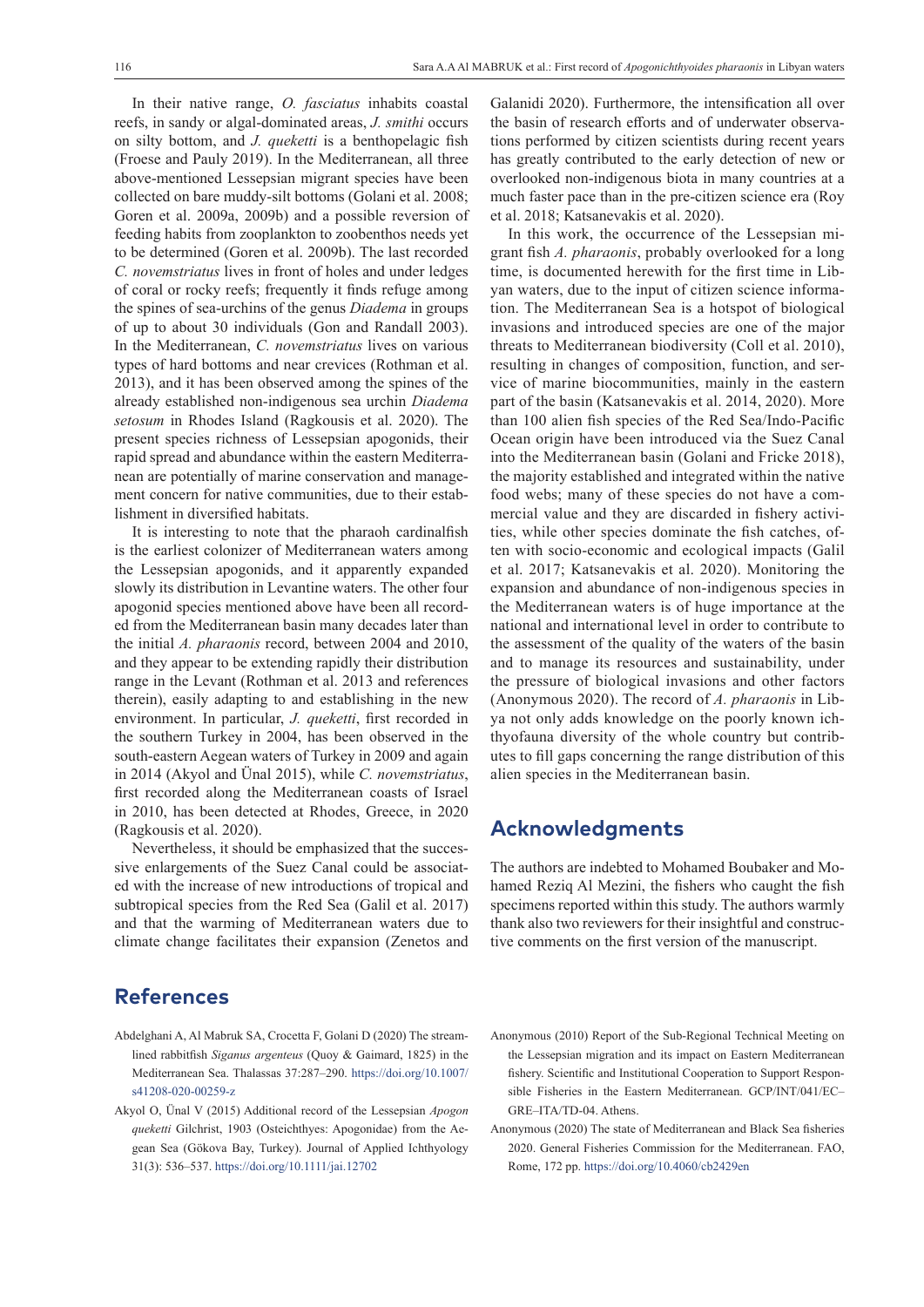- Bariche M, Al-Mabruk S, Ateş M, Büyük A, Crocetta F, Dritsas M, Edde D, Fortič A, Gavriil E, Gerovasileiou V, Gökoğlu M, Huseyinoglu F, Karachle P, Kleitou P, Terbiyik Kurt T, Langeneck J, Lardicci C, Lipej L, Pavloudi C, Pinna M, Rizgalla J, Rüştü Özen M, Sedano F, Taşkin E, Yildiz G, Zangaro F (2020) New alien Mediterranean biodiversity records (March 2020). Mediterranean Marine Science 21(1): 129–145. <https://doi.org/10.12681/mms.21987>
- Bauchot M-L (1987) Poissons osseux. In: Fischer W, Bauchot M-L, Schneider M (Eds) Fisches FAO d'identification des espèces pour les besoins de la pêche. (Revision 1). Méditeranée et Mer Noire. Zone de pêche 37. Vértebrés. Vol. 2. FAO, Rome, 892–1422.
- Bilge G, Filiz H, Yapici S, Tarkan AS, Vilizzi L (2019) A risk screening study on the potential invasiveness of Lessepsian fishes in the south-western coasts of Anatolia. Acta Ichthyologica et Piscatoria 49(1): 23–31. <https://doi.org/10.3750/AIEP/02422>
- Carpentieri P, Lelli S, Colloca F, Mohanna C, Bartolino V, Moubayed S, Ardizzone GD (2009) Incidence of Lessepsian migrants on landings of the artisanal fishery of south Lebanon. Marine Biodiversity Records 2: e71.<https://doi.org/10.1017/S1755267209000645>
- Coll M, Piroddi C, Steenbeek J, Kaschner K, Ben Rais Lasram F, Aguzzi J, Ballesteros E, Bianchi CN, Corbera J, Dailianis T, Danovaro R, Estrada M, Froglia C, Galil BS, Gasol JM, Gertwagen R, Gil J, Guilhaumon F, Kesner-Reyes K, Kitsos M-S, Koukouras A, Lampadariou N, Laxamana E, López-Fé de la Cuadra CM, Lotze HK, Martin D, Mouillot D, Oro D, Raicevich S, Rius-Barile J, Saiz-Salinas JI, San Vicente C, Somot S, Templado J, Turon X, Vafidis D, Villanueva R, Voultsiadou E (2010) The Biodiversity of the Mediterranean Sea: Estimates, patterns, and threats. PLoS One 5(8): e11842. [https://doi.](https://doi.org/10.1371/journal.pone.0011842) [org/10.1371/journal.pone.0011842](https://doi.org/10.1371/journal.pone.0011842)
- Corsini-Foka M, Kondylatos G (2015) Native and alien ichthyofauna in coastal fishery of Rhodes (eastern Mediterranean) (2002–2010). Conference Abstracts of the XV European Congress of Ichthyology, 7-11 September 2015, Porto, Portugal. Frontiers in Marine Science. <https://doi.org/10.3389/conf.FMARS.2015.03.00069>
- Corsini-Foka M, Kondylatos G, Economidis PS (2004) Occurrence of the Lessepsian species *Portunus pelagicus* (Crustacea) and *Apogon pharaonis* (Pisces) in the marine area of Rhodes Island. Mediterranean Marine Science 5(1): 5–17.<https://doi.org/10.12681/mms.213>
- Corsini-Foka M, Kondylatos G, Santorinios E (2014) The role of the Aquarium of Rhodes (eastern Mediterranean Sea) on raising public awareness to marine invasions, with a note on the husbandry and trade of marine aliens. Cahiers de Biologie Marine 55(2): 173–182. <https://doi.org/10.21411/CBM.A.8221A005>
- Debelius H (2011) Red Sea reef guide. IKAN-unterwasserarchiv, Frankfurt, Germany.
- Demetropoulos A, Neocleous D (1969) The fishes and crustaceans of Cyprus. Fisheries Bulletin of Cyprus 1: 1–21.
- Froese R, Pauly D (Eds.) (2019) FishBase. World Wide Web electronic publication. www.fishbase.org [version 12/2019]
- Galil BS, Marchini A, Occhipinti-Ambrogi A, Ojaveer H (2017) The enlargement of the Suez Canal—Erythraean introductions and management challenges. Management of Biological Invasions 8(2): 141–152.<https://doi.org/10.3391/mbi.2017.8.2.02>
- George CJ, Athanassiou VA, Boulos I (1963) The fishes of the coastal waters of Lebanon. Miscellaneous Papers in the Natural Sciences, the American University of Beirut 2: 1–149.
- Golani D (2010) Colonization of the Mediterranean by Red Sea fishes via the Suez Canal – Lessepsian migration. In: Golani D, Ap-

pelbaum-Golani B (Eds) Fish Invasions of the Mediterranean Sea: Change and Renewal. Pensoft Publisher, Sofia–Moscow, 145–188.

- Golani D, Fricke R (2018) Checklist of the Red Sea Fishes with delineation of the Gulf of Suez, Gulf of Aqaba, endemism and Lessepsian migrants. Zootaxa 4509(1): 001–215. [https://doi.org/10.11646/](https://doi.org/10.11646/zootaxa.4509.1.1) [zootaxa.4509.1.1](https://doi.org/10.11646/zootaxa.4509.1.1)
- Golani D, Appelbaum-Golani B, Gon O (2008) *Apogon smithi* (Kotthaus, 1970) (Teleostei: Apogonidae), a Red Sea cardinalfish colonizing the Mediterranean Sea. Journal of Fish Biology 72(6): 1534–1538. <https://doi.org/10.1111/j.1095-8649.2008.01812.x>
- Golani D, Orsi-Relini L, Massuti E, Quignard J-P, Dulčić J, Azzurro E (2013) CIESM atlas of exotic fishes in the Mediterranean. Check list of exotic species. Available at: [http://www.ciesm.org/atlas/ap](http://www.ciesm.org/atlas/appendix1.html)[pendix1.html](http://www.ciesm.org/atlas/appendix1.html)
- Gon O (1986) Apogonidae. In: Smth MM, Heemstra PC (Eds) Smith's Sea Fishes. Macmillan South Ltd, Johannesburg, South Africa, 546–561.
- Gon O (2000) The taxonomic status of the cardinalfish species *Apogon niger*, *A. nigripinnis*, *A. pharaonis*, *A. sialis*, and related species (Perciformes: Apogonidae). JLB Smith Institute of Ichthyology, Special Publication 65: 1–20.
- Gon O, Randall JE (2003) A review of the cardinalfishes (Perciformes: Apogonidae) of the Red Sea. Smithiana. Publications in Aquatic Biodiversity Bulletin 1: 1–46.
- Goren M, Yokes MB, Galil BS, Diamant A (2009a) Indo-Pacific cardinal fish in the Mediterranean Sea—New records of *Apogon smithi* from Turkey and *A. queketti* from Israel. Marine Biodiversity Records 2: e95. <https://doi.org/10.1017/S1755267209001134>
- Goren M, Galil BS, Diamant A, Gayer K, Stern N (2009b) First record of the Indo-Pacific cardinal fish *Apogon fasciatus* (White, 1790) in the Mediterranean Sea. Aquatic Invasions 4(2): 409–411. [https://doi.](https://doi.org/10.3391/ai.2009.4.2.21) [org/10.3391/ai.2009.4.2.21](https://doi.org/10.3391/ai.2009.4.2.21)
- Haas G, Steinitz H (1947) Erythrean fishes on the Mediterranean coast of Palestine. Nature 160(4053): 28. <https://doi.org/10.1038/160028b0>
- Iglésias SP, Frotté L (2015) Alien marine fishes in Cyprus: Update and new records. Aquatic Invasions 10(4): 425–438. [https://doi.](https://doi.org/10.3391/ai.2015.10.4.06) [org/10.3391/ai.2015.10.4.06](https://doi.org/10.3391/ai.2015.10.4.06)
- Irmak E, Engin S (2015) A newly established population of the Indian Ocean twospot cardinalfish, *Cheilodipterus novemstriatus* (Rüppell, 1838), in the northern Levantine Sea (Osteichthyes: Apogonidae). Zoology in the Middle East 61(2): 186–188. [https://doi.org/10.1080](https://doi.org/10.1080/09397140.2015.1035009) [/09397140.2015.1035009](https://doi.org/10.1080/09397140.2015.1035009)
- Katsanevakis S, Wallentinus I, Zenetos A, Leppäkoski E, Çinar ME, Oztürk B, Grabowski M, Golani D, Cardoso AC (2014) Impacts of invasive alien marine species on ecosystem services and biodiversity: A pan-European review. Aquatic Invasions 9(4): 391–423. <https://doi.org/10.3391/ai.2014.9.4.01>
- Katsanevakis S, Zenetos A, Corsini-Foka M, Tsiamis K (2020) Biological invasions in the Aegean Sea: Temporal trends, pathways, and impacts. In: The handbook of environmental chemistry. Springer, Berlin, Heidelberg, 24 pp. [https://doi.org/10.1007/698\\_2020\\_642](https://doi.org/10.1007/698_2020_642)
- Mater S, Kaya M (1987) Türkiye'nin Akdeniz sularında yeni kaydedilen üç balık türü, *Sudis hyalina* Rafinesque, *Pelates quadrilineatus* (Bloch), *Apogon nigripinnis* Cuvier (Teleostei), hakkında. Doğa-Türk Zooloji Dergisi 11(1): 45–49. [In Turkish]
- Norman JR (1927) XXV. Report on the fishes. In: Cambridge expedition to the Suez Canal, 1924. Transactions of the Zoological Society of London 22(3): 375–389. [https://doi.org/10.1111/j.1096-3642.1927.](https://doi.org/10.1111/j.1096-3642.1927.tb00386.x) [tb00386.x](https://doi.org/10.1111/j.1096-3642.1927.tb00386.x)